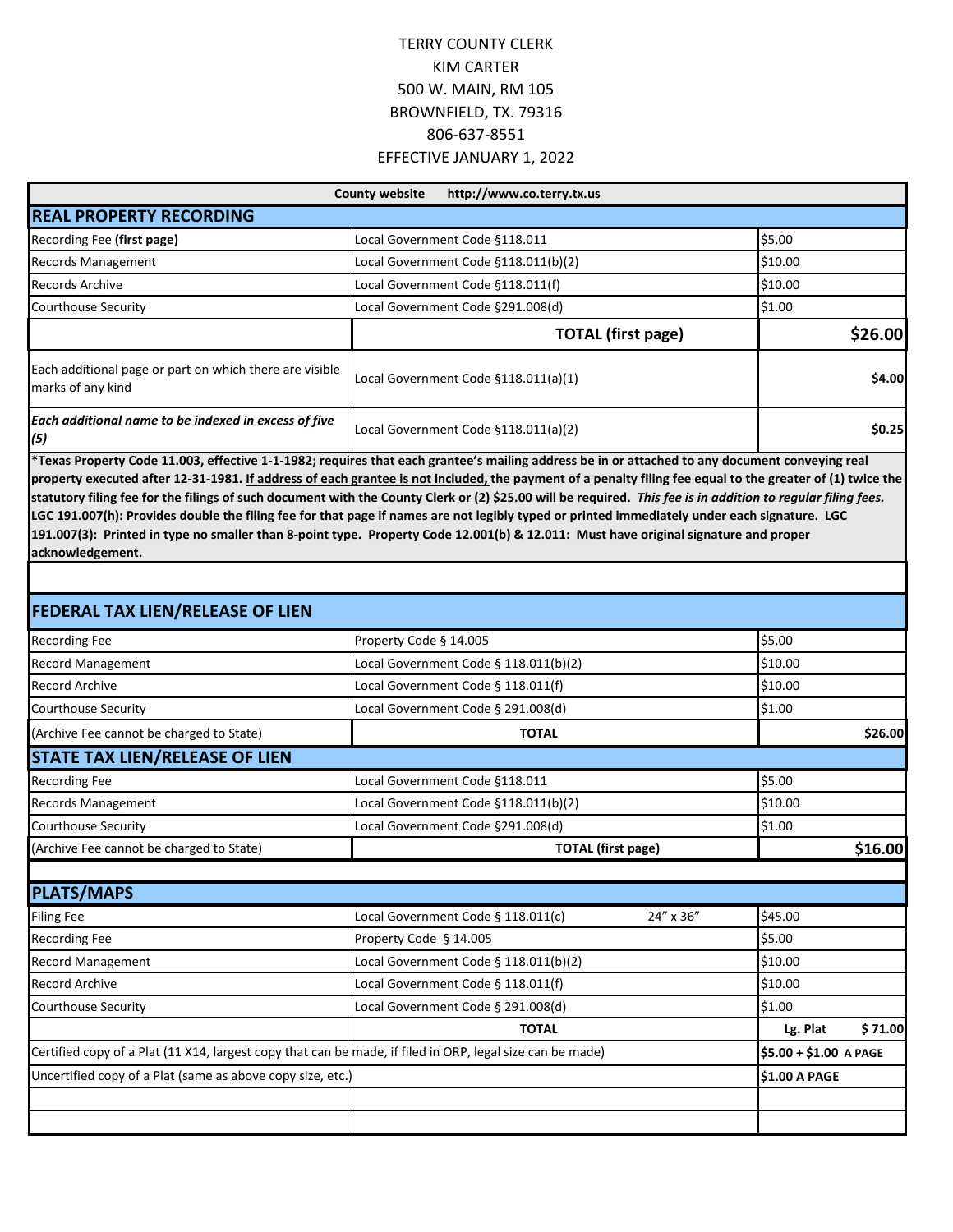|                                                                    | UCC-1/FINANCING STATEMENT RECORDS: Effective 1-1-2014 As of July 1, 2001 UCC Records relating to consumer goods are no longer filed in the County                                                                                                                                  |                        |
|--------------------------------------------------------------------|------------------------------------------------------------------------------------------------------------------------------------------------------------------------------------------------------------------------------------------------------------------------------------|------------------------|
|                                                                    | Clerk's Office. Per revised Article 9 for the State of Texas, these are filed with the State. UCC-1 and UCC-3 are accepted for filing in the Real Property<br>Records if the collateral is timber, mineral, oil, gas or fixtures and regular filing fees apply. Effective 1-1-2014 |                        |
| <b>Recording Fee</b>                                               | Local Government Code § 118.011                                                                                                                                                                                                                                                    | \$5.00                 |
| <b>Records Management</b>                                          | Local Government Code § 118.011(b)(2)                                                                                                                                                                                                                                              | \$10.00                |
| <b>Records Archive Fee</b>                                         | Local Government Code § 118.011(f)                                                                                                                                                                                                                                                 | \$10.00                |
| <b>Courthouse Security</b>                                         | Local Government Code § 291.008(d)                                                                                                                                                                                                                                                 | \$1.00                 |
|                                                                    | <b>TOTAL</b>                                                                                                                                                                                                                                                                       | \$26.00                |
| Applications available on the county website:                      | http://www.co.terry.tx.us                                                                                                                                                                                                                                                          |                        |
| <b>ASSUMED NAME &amp; ASSUMED NAME ABANDONMENT</b>                 |                                                                                                                                                                                                                                                                                    |                        |
| <b>Recording Fee</b>                                               | TX Business & Commerce Code § 71.155                                                                                                                                                                                                                                               | \$2.00                 |
| <b>Record Management</b>                                           | Local Government Code § 118.011(b)(2)                                                                                                                                                                                                                                              | \$10.00                |
| <b>Record Archive</b>                                              | Local Government Code § 118.011(f)                                                                                                                                                                                                                                                 | \$10.00                |
| <b>Courthouse Security</b>                                         | Local Government Code § 291.008(d)                                                                                                                                                                                                                                                 | \$1.00                 |
|                                                                    | <b>TOTAL</b>                                                                                                                                                                                                                                                                       | \$23.00                |
| EACH ADDITIONAL NAME INDEXED                                       | TX Business & Commerce Code, Sec. 71.115 (a) (2)                                                                                                                                                                                                                                   | \$0.50                 |
| <b>ASSUMED NAME COPIES</b>                                         |                                                                                                                                                                                                                                                                                    |                        |
| <b>Certified Copies</b>                                            |                                                                                                                                                                                                                                                                                    | $$5.00 + $1.00$ a page |
| Uncertified Copies (plain copy)(per page)                          |                                                                                                                                                                                                                                                                                    | \$1.00                 |
|                                                                    |                                                                                                                                                                                                                                                                                    |                        |
| <b>POSTING PUBLIC NOTICES: Including Trustee/Foreclosure Sales</b> |                                                                                                                                                                                                                                                                                    |                        |
| <b>Recording Fee</b>                                               | TX Property Code § 51.002(f)                                                                                                                                                                                                                                                       | \$2.00                 |
| Courthouse Security Fee                                            | Local Government Code § 291.008(d)                                                                                                                                                                                                                                                 | \$1.00                 |
|                                                                    | <b>TOTAL</b>                                                                                                                                                                                                                                                                       | \$3.00                 |
|                                                                    | Trustee and Foreclosure Sales are conducted the first Tuesday of every month and will be located inside the north entrance of                                                                                                                                                      |                        |
|                                                                    | Courthouse, (**Passed by Commissioner's Court 3/11/13; Document #260177, Vol. 850 Pg 58, recorded in Property Records.)                                                                                                                                                            |                        |
|                                                                    | *NOTICE OF FORECLOSURE/TRUSTEE SALES MAY BE VIEWED AT http://www.co.terry.tx.us                                                                                                                                                                                                    |                        |
|                                                                    |                                                                                                                                                                                                                                                                                    |                        |
| <b>CATTLE BRAND APPLICATION/RELEASE OF OWNERSHIP</b>               |                                                                                                                                                                                                                                                                                    |                        |
| (Applications available on website: http://www.co.terry.tx.us)     |                                                                                                                                                                                                                                                                                    |                        |
|                                                                    | Local Government Code § 118.011                                                                                                                                                                                                                                                    |                        |
| <b>Recording Fee</b><br>(1 Brand)                                  | TX Agri. Code § 144.110                                                                                                                                                                                                                                                            | \$5.00                 |
| <b>Record Management</b>                                           | Local Government Code § 118.011(b)(2)                                                                                                                                                                                                                                              | \$10.00                |
| <b>Record Archive</b>                                              | Local Government Code § 118.011(f)                                                                                                                                                                                                                                                 | \$10.00                |
| <b>Courthouse Security</b>                                         | Local Government Code § 291.008(d)                                                                                                                                                                                                                                                 | \$1.00                 |
|                                                                    | <b>TOTAL</b>                                                                                                                                                                                                                                                                       | \$26.00                |
| <b>Each Additional Brand Location</b>                              | Recorded at the same time only                                                                                                                                                                                                                                                     | \$26.00                |
|                                                                    |                                                                                                                                                                                                                                                                                    |                        |
| <b>MILITARY DISCHARGE (DD214)</b>                                  |                                                                                                                                                                                                                                                                                    |                        |
| <b>FILING</b>                                                      | Local Government Code §192.002(b)                                                                                                                                                                                                                                                  | <b>No Charge</b>       |
| <b>CERTIFIED COPY</b>                                              | Texas Government Code § 603.003(a)                                                                                                                                                                                                                                                 | <b>No Charge</b>       |
|                                                                    | <b>THANK VOLLEOD VOLID SEDVICEL</b>                                                                                                                                                                                                                                                |                        |

*THANK YOU FOR YOUR SERVICE!*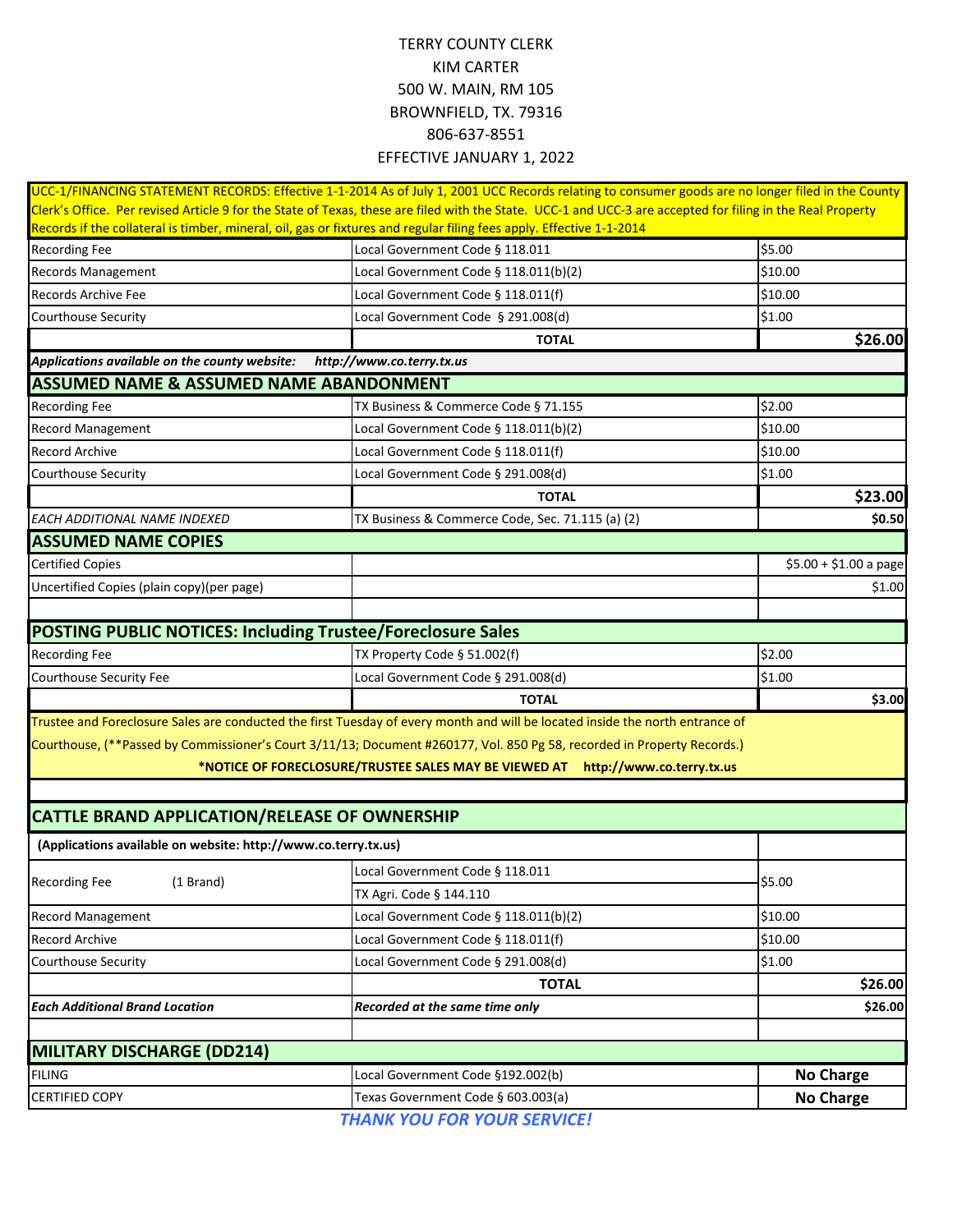| <b>BIRTH CERTIFICATES</b>                                                       |                                                                              |         |         |
|---------------------------------------------------------------------------------|------------------------------------------------------------------------------|---------|---------|
| Applications available on the county website: http://www.co.terry.tx.us         |                                                                              |         |         |
| Certificate/County Clerk Fee                                                    | Local Government Code 118.015(a), TAC § 181.22, HSC 191.0045                 | \$20.00 |         |
| <b>Vital Statistics Fee</b>                                                     | HSC § 191.0045                                                               | \$1.80  |         |
| <b>Vital Statistics Preservation Fee</b>                                        | HSC § 191.0045                                                               | \$1.00  |         |
|                                                                                 | <b>TOTAL</b>                                                                 |         | \$23.00 |
| <b>VERIFICATION OF BIRTH</b>                                                    |                                                                              |         |         |
| County Birth Certificate Fee                                                    | Texas Administrative Code §181.22                                            | \$20.00 |         |
| State Birth Certificate Fee                                                     | Health & Safety Code §191.0045                                               | \$2.00  |         |
|                                                                                 | <b>TOTAL</b>                                                                 |         | \$22.00 |
|                                                                                 |                                                                              |         |         |
| <b>DEATH CERTIFICATES</b>                                                       | <b>Terry County Only</b>                                                     |         |         |
| Applications available on the county website: http://www.co.terry.tx.us         |                                                                              |         |         |
| Search/Certificate/County Clerk Fee                                             | Local Government Code 118.015(a), TAC § 181.22(b)(s), HSC 191.0045   \$20.00 |         |         |
| <b>Vital Statistics Preservation Fee</b>                                        | HSC § 191.0045                                                               | \$1.00  |         |
|                                                                                 | <b>TOTAL</b>                                                                 |         | \$21.00 |
|                                                                                 | Each Additional Copy (ordered at the same time)                              |         |         |
| County Clerk Fee                                                                | HSC § 191.0045                                                               | \$3.00  |         |
| <b>Vital Statistics Preservation Fee</b>                                        | HSC § 191.0045                                                               | \$1.00  |         |
|                                                                                 | <b>TOTAL</b>                                                                 |         | \$4.00  |
| \$2.00 (letter)<br><b>Clear Covers</b>                                          | \$3.00 (legal)                                                               |         |         |
| <b>VERIFICATION OF DEATH</b>                                                    |                                                                              |         |         |
| County Death Certificate Fee                                                    | <b>Texas Administration Code §181.22</b>                                     | \$20.00 |         |
|                                                                                 | <b>TOTAL</b>                                                                 |         | \$20.00 |
|                                                                                 |                                                                              |         |         |
| <b>INFORMAL MARRIAGE LICENSE</b>                                                |                                                                              |         |         |
| License Fee (ML/CC \$12.50, ML/ST \$12.50)                                      | Local Government Code § 118.011(a)(8)                                        | \$25.00 |         |
| <b>Records Management</b>                                                       | Local Government Code § 118.011(b)(2)                                        | \$10.00 |         |
| Records Archive Fee                                                             | Local Government Code § 118.011(f)                                           | \$10.00 |         |
| Courthouse Security Fee                                                         | Local Government Code § 291.008(d)                                           | \$1.00  |         |
| <b>Vital Statistics Preservation Fee</b>                                        | HSC § 191.0045                                                               | \$1.00  |         |
|                                                                                 | <b>TOTAL</b>                                                                 |         | \$47.00 |
| <b>MARRIAGE LICENSE without Texas Premarital Education Certificate</b>          |                                                                              |         |         |
| License Fee (ML/CC \$30.00, ML/ST \$20.00)<br>(ML/FTF<br>$$10.00$ )             | Local Government Code § 118.011(a)(7)                                        |         | \$60.00 |
| <b>Records Management</b>                                                       | Local Government Code § 118.011(b)(2)                                        | \$10.00 |         |
| <b>Records Archive Fee</b>                                                      | Local Government Code § 118.011(f)                                           | \$10.00 |         |
| Courthouse Security Fee                                                         | Local Government Code § 291.008(d)                                           | \$1.00  |         |
| <b>Vital Statistics Preservation Fee</b>                                        | HSC § 191.0045                                                               | \$1.00  |         |
| 72 hour waiting period from date of application before the license can be used. | <b>TOTAL</b>                                                                 |         | \$82.00 |
|                                                                                 |                                                                              |         |         |